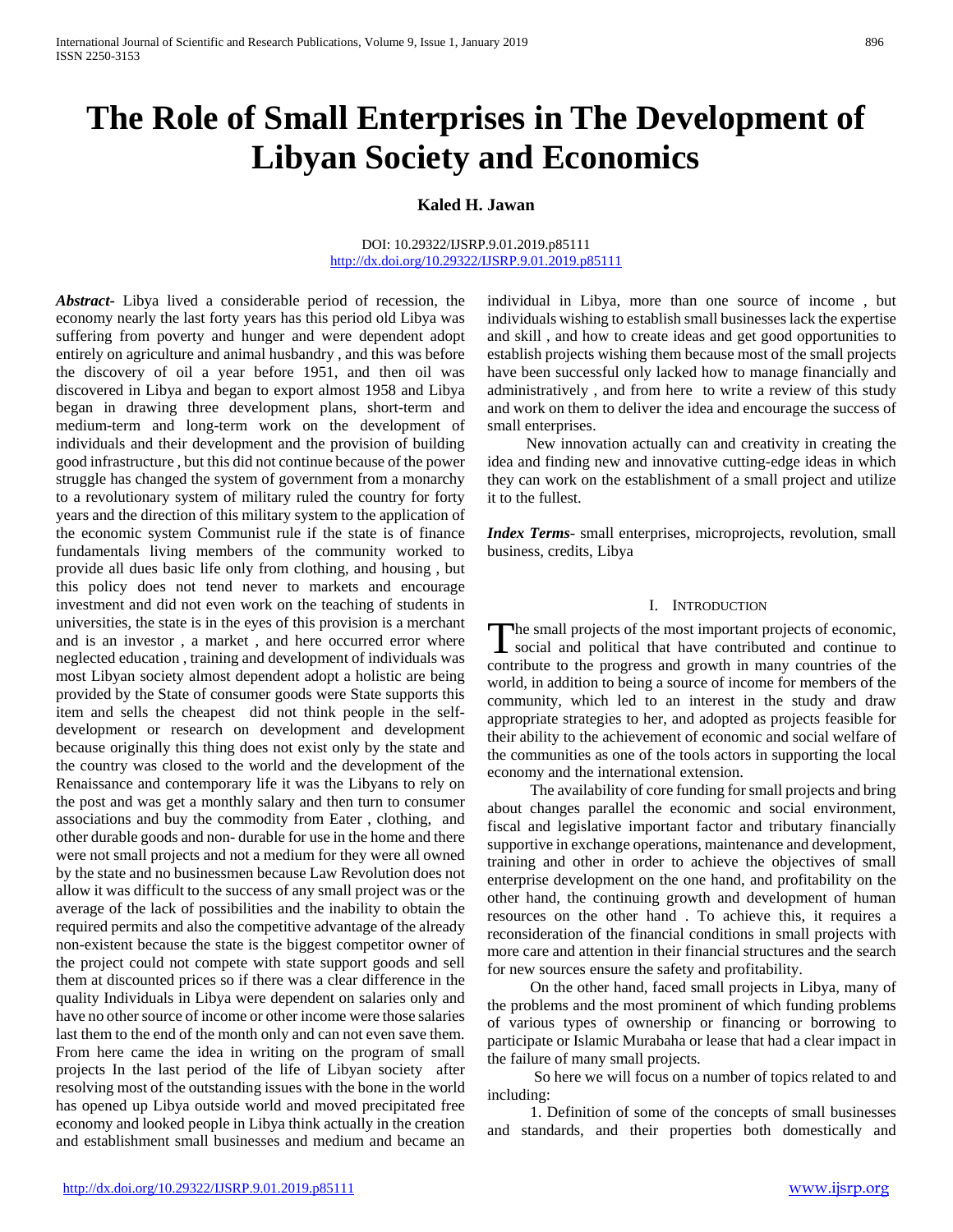internationally, the most important definition: the European Union, the World Bank, the United Nations Industrial Development Organization, the United Kingdom, the United States, Egypt, Libya.

 2. Highlight the importance and the role of small projects economically and socially through a series of economic measures and legislative branches to ensure the achievement of many of the economic and social objectives, including, for example: the development of new human resources and here we mean graduates of universities and higher vocational institutes and medium enterprises, the reduction of unemployment and grant opportunities Operating and investment and employment optimized for human resources, and the elimination of underdevelopment, and increase the standard of living, and others.

 3. Showing some surveys backed data and information through Fin for small projects at both the global and local levels.

 4. Shed light on the reality of small projects and funding mechanisms in Libya in the earlier stages and so far and witnessed economic and social activity in Libya changes from positive and negative, and formed of the importance of the Libyan economy.

 5. Sources of funding for small projects and which are formed: forming sources of funding for small projects funding ownership represented in the self-financing of external financing through trade credit, bank credit, loans bodies and supporting institutions and specialized in micro-finance, loans, Islamic finance program of Islamic banking Libya, loans, parents and relatives and friends.

 6. Study and analysis of the mechanisms and sources of funding for small projects in Libya and the possibility of development. So exposure to sources of funding which commercial banks Development Bank and the Rural Bank and the Agricultural Bank of the main sources of funding to finance small projects in Libya.

 7. Obstacles and challenges facing the financing of small projects: The many difficulties and risks, both internal and external, including technical, administrative or financial or other. 8. Recommendations, including a proposal to build a balanced financing structures for small enterprises in Libya.

#### II. THE CONCEPTS OF SMALL PROJECTS

 Known as the European Union small projects that each entity or organization neighborhood practiced economic activity, and the least number of employees by about 100 workers. The World Bank projects that which ranges where the number of workers between (1-25) factor. The United Nations Industrial Development Organization UNIDO defined in the standard for small number of workers see that the project is small, which employs the (15-19) factor. In the United Kingdom are considered small businesses if employed less than 200 workers in manufacturing, but in the field of mining and construction, the projects are small if the number of workers is less than (25) factor, and uses standard annual sales as a criterion for the division of facilities that operate in the field of transportation wholesale and retail. In the United States knew the small enterprises (SBA) small projects as "an enterprise owned and managed independently, and it is targeting a profit, does not dominate in the field of work or activity of any non-monopoly, but competition, where the standards are based on the size to two indicators: the number of employees and annual sales ( average the last three years). Authority has identified activities in which it operates small projects with the application of a criteria mentioned.

| <b>SIZE</b>              | <b>STANDARD</b>         | <b>SECTOR</b>               |
|--------------------------|-------------------------|-----------------------------|
| 500 up                   | Number<br>of            | Manufacturing               |
|                          | employees               |                             |
| 5.<br>than<br>Less.      | Annual<br>sales         | Retail business             |
| million                  | value                   |                             |
| 5<br>than<br>Less        | Annual<br>sales         | Services                    |
| million                  | value                   |                             |
| $100 \text{ up}$         | $\sigma$ f<br>Number    | Trade clause                |
|                          | employees               |                             |
| 5.<br>than<br>Less       | $\sigma$ f<br>The value | <b>Building Contracting</b> |
| million                  | annual revenues         |                             |
| 5<br>than<br><b>Less</b> | Annual<br>sales         | Commercial activities       |
| million                  | value                   | especially                  |
| 5<br>than<br>Less.       | Annual<br>sales         | Agriculture                 |
| million                  | value                   |                             |

 In Libya : know small projects such as economic units which employs less than 100 workers and with a limited share in the market.

 Some argue that no more than the number of workers (20) factor, while in Libya is viewed her as a civil institutions productivity, service and a tool for economic and social development to accommodate the forces of young available where technical specifications, administrative and technical measures to run efficiently, and standard working projects in Libya is (25) element does not exceed the value of the lending institution, which gives this magnitude million Libyan dinars

 Second, the specific criteria for the concept of sall projects There are several definitions for small projects, both at the international level or individual countries according to the standards of many and varied, which can be summarized as follows: -

1. Standard employment (number of employees)

 The standard of the most important labor standards and the most common at all in determining the size of the project and in the distinction between small and large, as a result of the availability of data on employment in most countries.

2. Standard invested capital:

 Adopts this standard in determining the size of small projects, according to a maximum of capital invested in the project varies depending on countries where there are these projects.

3. Standard labor and capital:

 Or what is called the standard binary or double by placing a maximum of labor beside a certain amount of fixed capital investments in small projects.

4. Standard annual sales value:

 Sales is the most important engine for project operations and are affected by the assets, liabilities and property rights and the costs of all kinds, and because the number of sales volatile inflation, it is preferable to account for an average of two or three years to reach the minimum specifically to the small size of the project.

5. Standard small share of the project in the market: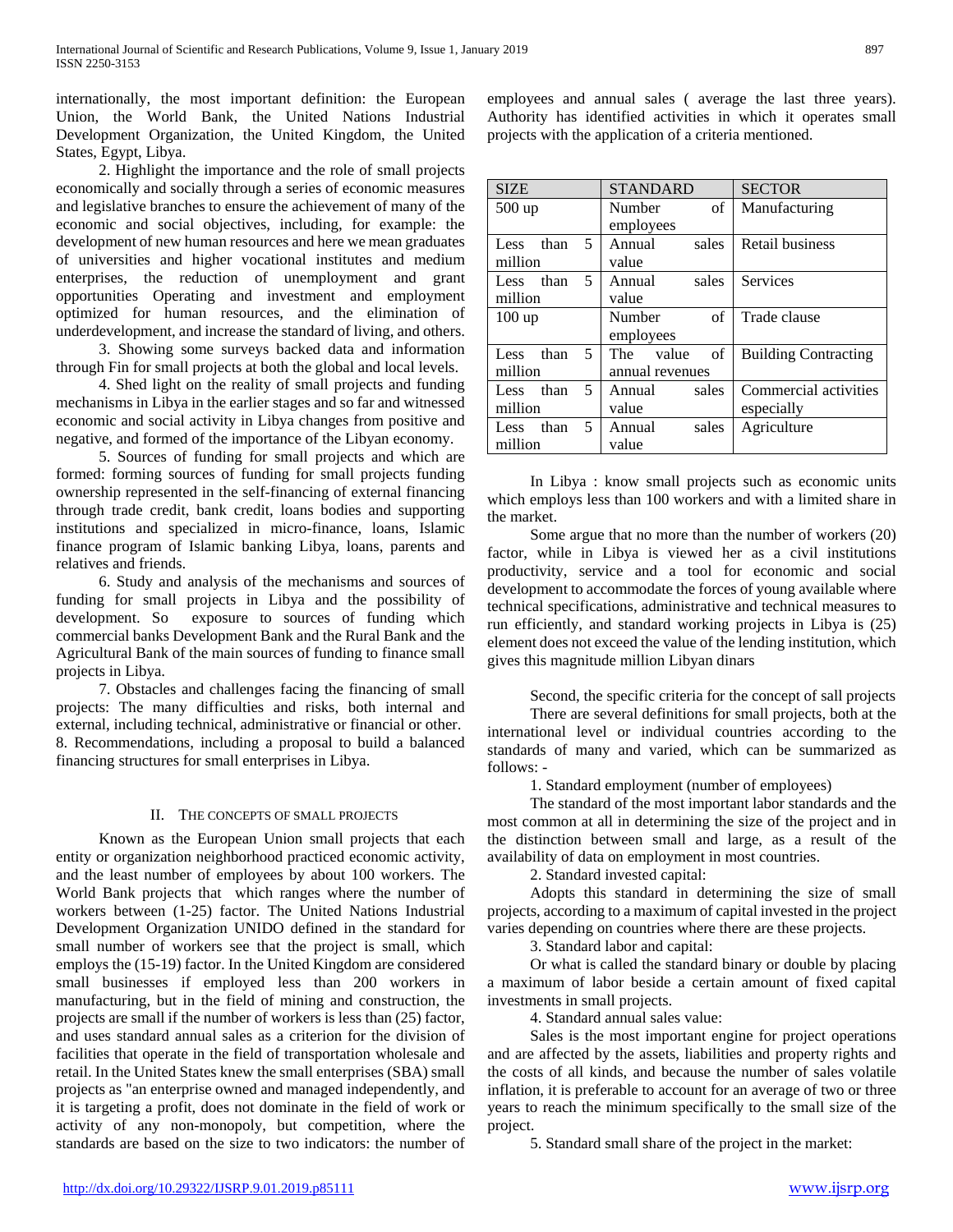This requires measuring the size of the market and then measuring the share of small-scale project in the market, which is also linked to the standard value of your annual sales.

6. Standard level of technology used:

 Small facility tend to use technology with a low level of complexity and progress, or the use of outdated machinery and equipment for the purpose of reducing costs, they also are part of the production process or marketing, which does not require the physical facilities are integrated.

Economic and social importance of small enterprises:

 • contribute to the reduction of unemployment and poverty, and the granting of employment opportunities, investment, and expand the base of business

• Work on the development of exports through their finished products for export directly, or capable of entering into the production of other products.

 • attract small savings and directed towards investment and simplified methods.

 • meet local needs for goods and services locally due to diversify what they offer a variety of outputs and high flexibility, whether consumer products or raw materials or semi-processed

 • To contribute to the enrichment of entrepreneurial culture among entrepreneurs and encourage initiative and creativity and innovation which enhances the chances of success of small enterprises.

 • The possibility of achieving the integration of production in a number of facilities like a small industrial complex in the larger facility.

• broaden the base of the self-financing of projects.

 • Support for large projects, either through feeding industries to industries or large supply of skilled labor, which trained and formed in the small and sometimes rival to the large number.

 • bring about economic and social development, which affects positively in the redistribution of national income in favor of the employers of small incomes, and thus improve their levels, particularly in the less developed regions, the poorest and most rural and remote within the same country, and thus is a way to reduce the areas of poverty and the number of individuals who fall below the poverty line.

Characteristics of small projects

 Can summarize the most important characteristics that distinguish from other projects in the following:

 1. Decline in the absolute size of the capital needed for the establishment and operation of small projects.

2. Different patterns of ownership.

 3. Reduced capacity for self-development and expansion talk.

 4. Reduced economies of scale and the importance of benefiting from economies of assembly.

#### III. THE REALITY OF SMALL ENTERPRISES IN LIBYA – DEVELOPMENT NAND CAPABILITIES

 Occupies the subject of small projects important place in economic activity in Libya, and deliver a special attention by researchers and interested people and local institutions, in addition to the participation and contribution clear by many of the international organizations in supporting and developing those projects where:

 1) began to finance small projects in Libya before the specialized banks and trading since the eighteenth century has shown the Ottoman era through the departments of the British military, French and Italian referee in the ninth century by ten founding of the Agricultural Bank and the Fund for Libya to provide and which have been re-organized at 03/24/1981 with the beginning of the Development Bank.

 2) saw the Libyan economy since the seventies shifts in various developmental activities, whether agricultural or industrial, service, or other intent to cause sound infrastructure served as the institutional support of the economic activity of the Libyan public and private sectors.

 3) suffered small projects during the period 1980-1999 a case of negligence and shortcomings of the administrative and finance and marketing and legal due to the absence of a clear vision, comprehensive and specific to the nature of the work and goals of small projects, as well as to double the efforts of their development, as well as the absence of the body responsible for the conduct of follow-up and support these projects, which affected on productivity and competitiveness, so they are small projects in that period a secondary role.

 4) emerged in 2000 and interest and a clear will by economists and those interested in the advancement of small businesses in all activities and draw its strategic plans, restructuring and put it in a legal framework.

 5) form small projects of great importance in the Libyan economy, accounting for nearly 88% of the total number of projects.

 6) Some studies in 2007 that 96% of civil institutions in Libya are small and medium enterprises mostly work in the service sector, and works out to about 1.6 million people, and that the majority of employees are of Arab labor and African expatriate and suggest some report Banking that the number is increasing very significantly during the years of the Arab Spring which made increased in per capita income increased by four times during the last five years which performance to a significant rise in prices for most consumer goods.

 7) constitute the only Libyan national employment (20%) of the total workforce, at a time that does not exceed the contribution of small and medium enterprises accounted for 4% of GDP.

As will be seen in the following table:

 Table No (1) The proportion of small and medium enterprises of the total number of institutions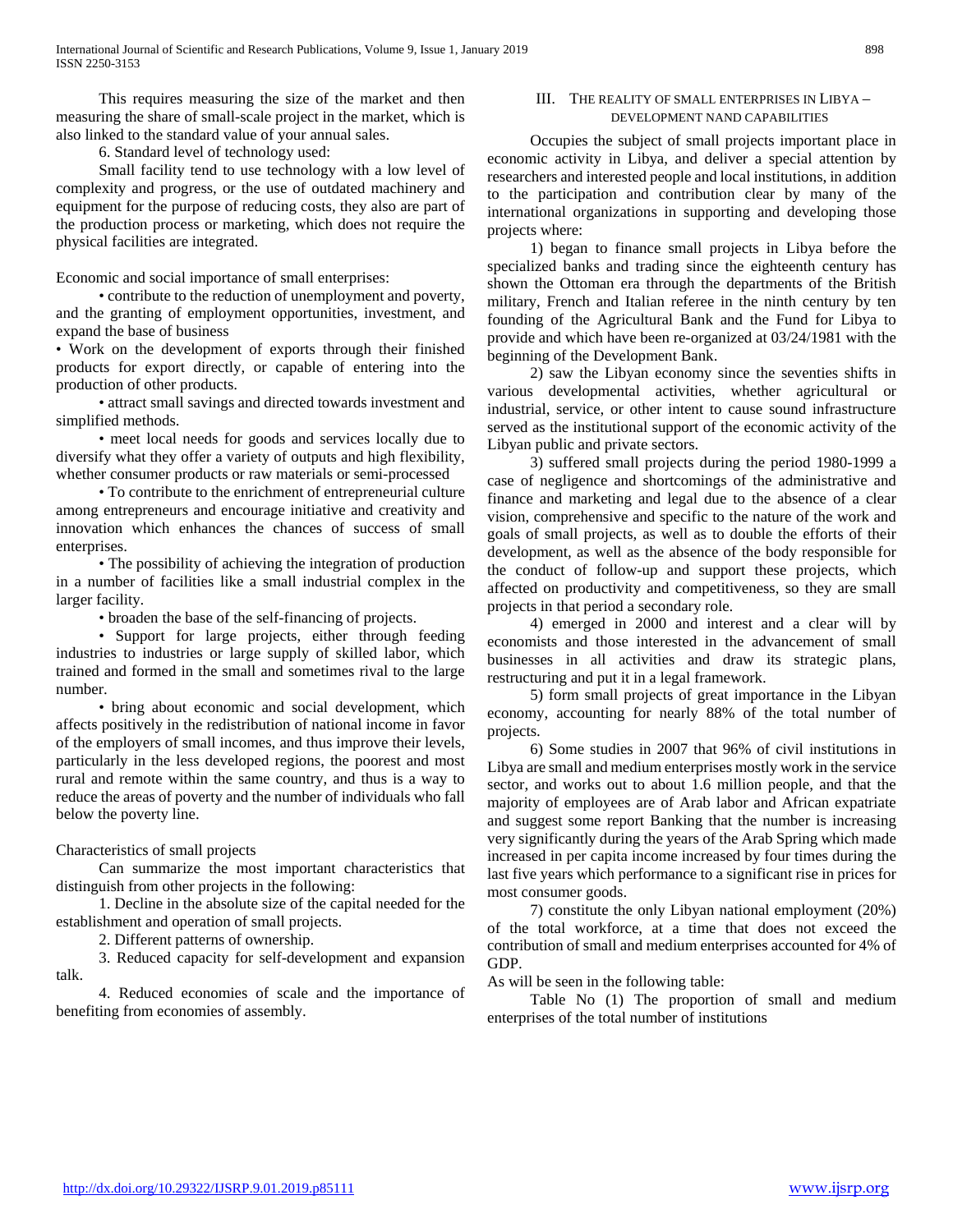

Showed a statistical survey of the most important results in 2016 for some economic activities on the level of Libya and were as follows:

A.

Number of projects in Libya (168 317) on the distributor project areas as shown in the following table:

A table No (2) showing the number of small projects, broken down by regions in Libya as a sample only

| Percent %        | <b>Number of Projects</b> | Zone            | N              |
|------------------|---------------------------|-----------------|----------------|
| 3.4              | 5754                      | Batnan          | $\mathbf{1}$   |
| 2.3              | 3865                      | Darena          | $\overline{2}$ |
| 3.8              | 6343                      | Algabal alaadar | 3              |
| 2.8              | 4550                      | Almarej         | $\overline{4}$ |
| 11.0             | 18588                     | Bangaze         | 5              |
| 3.2              | 5467                      | Oases           | 6              |
| 1.1              | 1863                      | Alkofra         | $\overline{7}$ |
| 1.8              | 3045                      | Searet          | 8              |
| 1.1              | 1854                      | Algefra         | 9              |
| 2.8              | 5032                      | Alzentan        | 10             |
| 10.5             | 17699                     | Mosrata         | 11             |
| 5.6              | 9366                      | Almergeb        | 12             |
| 22.0             | 37032                     | Trabuls         | 13             |
| 6.6              | 11136                     | Algfara         | 14             |
| 7.1              | 11920                     | Alzaoya         | 15             |
| 5.3              | 8842                      | Zuwarah         | 16             |
| 3.9              | 6611                      | Algabal algarbi | 17             |
| 1.2              | 1978                      | Nalut           | 18             |
| 2.9              | 4937                      | Sabha           | 19             |
| 1.4              | 2331                      | Wadi alshati    | 20             |
| $\overline{1.3}$ | 2255                      | Murzuq          | 21             |
| 1.2              | 2100                      | Wadi alhayat    | 22             |
| 0.5              | 790                       | gat             | 23             |
| 100 %            | 173349                    | total           |                |

Source: General Information Authority 2016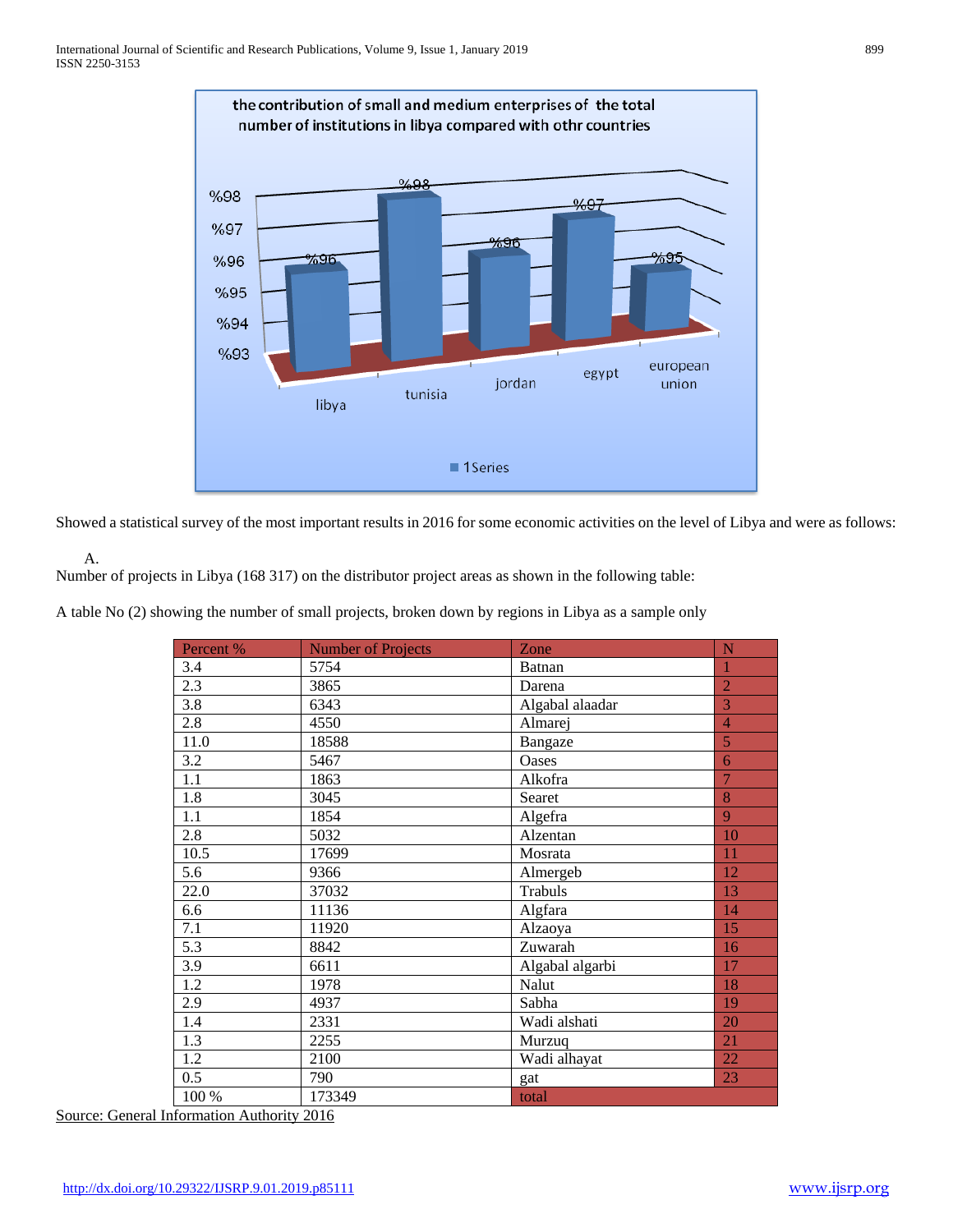Seen from the above table that the largest number of projects located in the region of Tripoli, where numbered (37032) Draft accounting (22%) of the facilities or projects operating in Libya, come Benghazi area ranked second in terms of number, reaching projects by (18588) Draft by (11%), while occupies area of Misrata ranked third with projects reached (17699) project, representing (10.5%) and finally zone languages projects amounted to (790) projects, and what constitutes a rate of (0.5%) of the total projects operating in Libya.

B.

Number of small projects (148 831) project spread over four main activities as shown in the following table:

Table No (3) A statement of the number of economic activities by classification and the extent to which projects

| percent | of<br>The<br>Number<br>large projects | percent | of<br><b>Number</b><br>medium<br>enterprises | percent | of<br>Number<br>small projects | Economic<br>activity | $\mathbf n$    |
|---------|---------------------------------------|---------|----------------------------------------------|---------|--------------------------------|----------------------|----------------|
| 0.7     | 126                                   | 3.5     | 674                                          | 95.8    | 18313                          | Industry<br>funding  |                |
| 9.4     | 156                                   | 20.1    | 334                                          | 70.5    | 1170                           | constructio<br>n     | 2              |
| 2.5     | 2504                                  |         |                                              | 97.5    | 100129                         | Internal<br>trade    | 3              |
| 67.5    | 14040                                 |         |                                              | 32.5    | 29219                          | services             | $\overline{4}$ |
|         | 16826                                 |         | 1008                                         |         | 148831                         | total                | 5              |

 Shown in Table No. (4) that the number of small projects amounted to (148 831) project represents the activities of the manufacturing number (18313) project by (12.3%), and in the activities of construction, bringing the number (1170) project by (0078%), while The number of projects operating in the internal trade activities (100129) project by (67.28%), and the service activities were numbered (29219) project by (19.63%). It is clear from the focus of small projects in the majority of the services activity, which reflects the interest of small business owners and financiers of this type of activity, while the decline in construction activity, reflecting the weakness of interest in him because of the lack of experience and skills in this activity, which requires decision-makers to work on the preparation and training of cadres specialized for the advancement of this sector, as well as payment towards the financing of these projects for their importance and their role in supporting development programs in general. Sources of funding for projects in Libya:

 Considered as commercial banks and Development Bank and the Rural Bank and the Agricultural Bank of major sources of funding to finance small projects in Libya, and can be summarized as follows:

# **Table No 4:The commercial banks: the total capital of commercial banks in Libya amount of (660) million and described according to the following table:**

| Capital     | <b>Inception Date</b> | <b>Bank</b>      |  |
|-------------|-----------------------|------------------|--|
| 200Million  | 1969                  | Aliamhorua       |  |
| 252 Million | 1970                  | Alsahare         |  |
| 108 Million | 1970                  | Alohada          |  |
| 100 Million | 1970                  | Altegare Alyatne |  |
| 660 Million |                       | Total            |  |

 The volume of loans granted by commercial banks to the economic activities during the period of 2012-2016 the sum of (24774.1) million and set forth in the table below as follows:

# **Table (5) A statement of loans and credit facilities granted by commercial banks to the Libyan various economic sectors and activities during the period from 2012 to 2016 million dinars**

| The<br>of<br>proportion<br>productivity<br>economic<br>and service loans to total<br>loans | total  | Social<br>advances | Manmade river   Real<br>loans | loans  | estate   Economic<br>production<br>and<br>activities<br>service<br>loans | vear |
|--------------------------------------------------------------------------------------------|--------|--------------------|-------------------------------|--------|--------------------------------------------------------------------------|------|
| 44%                                                                                        | 6166.6 | 1665.7             | 373.0                         | 1426.3 | 2701.6                                                                   | 2012 |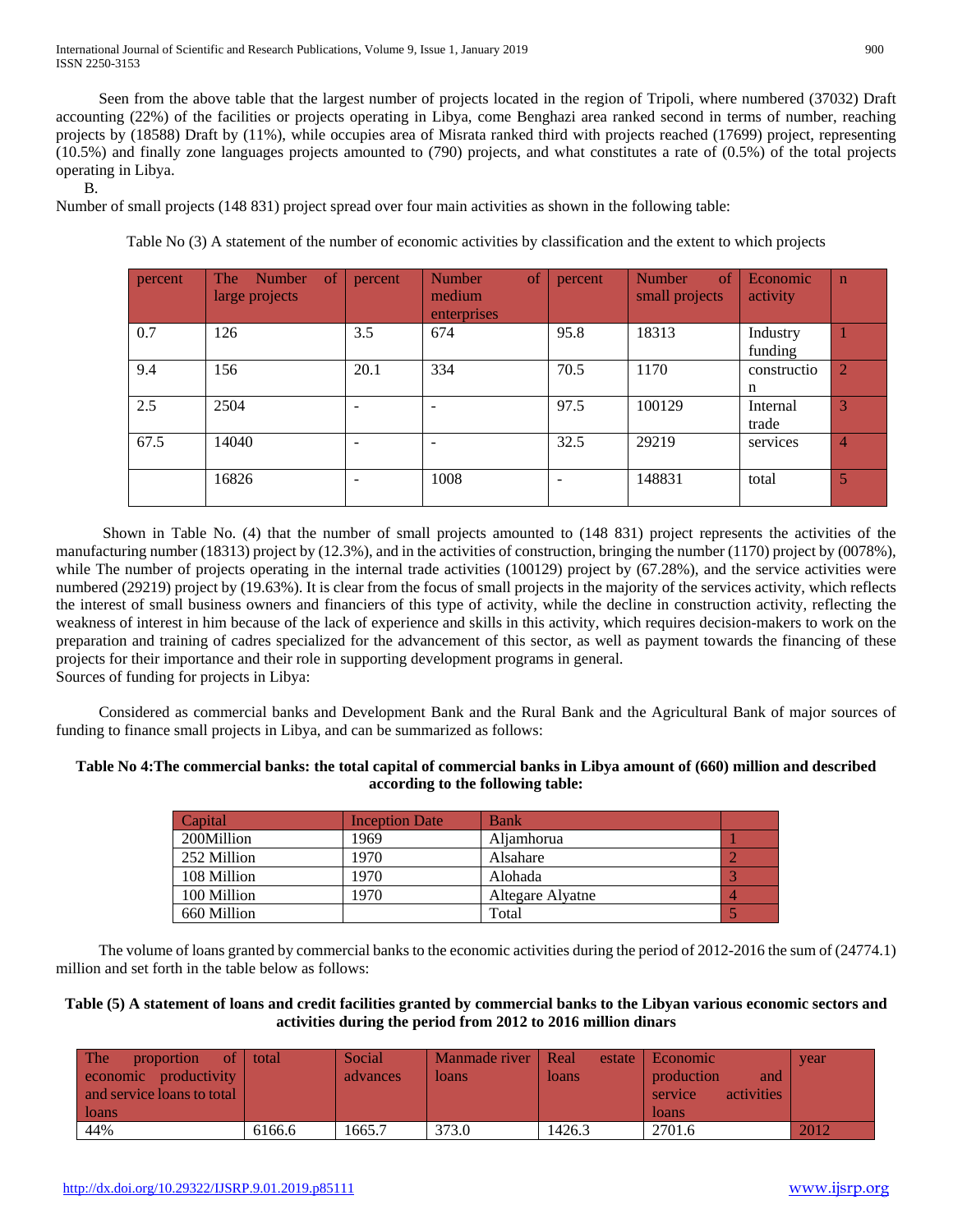| 51%   | 7067.2  | 1709.9 | 373.0 | 1394.4 | 3589.9  | 2013         |
|-------|---------|--------|-------|--------|---------|--------------|
| 55%   | 8191.3  | 1899.9 | 328.0 | 1419.4 | 4544.0  | 2014         |
| 62.5% | 10544.9 | 2473.3 | 174.0 | 1300.8 | 6596.8  | 2015         |
| 62%   | 11812.7 | 3192.1 | 206.5 | 1278.8 | 7341.8  | 2016         |
| 56.6% | 43782.7 |        |       |        | 24774.1 | <b>TOTAL</b> |

Source: prepared by the researcher based on the report of the Central Bank of Libya

# 2. Development Bank:

 Development Bank, a joint stock company established a Libyan based on Law No. (8) for the year 1981 and headquarters in the city of Tripoli, and keep track of the Treasury, and with a capital of (100) one hundred million Libyan dinars. The total amount of funding granted by the Development Bank (801,577.4) million during the period 2012-2016, which appears in the following table:

**Table (6) A statement of the loans granted by the Development Bank during the period from 2012 to 2016**

| total        | new     | Industrial<br>services | Furniture<br>industry | <b>Textile</b><br>industry | <b>Minerals</b><br>industry | <b>Chemical</b><br>and<br><i>plastics</i><br>industries | <b>Building</b><br>materials | Food<br>industry | year |
|--------------|---------|------------------------|-----------------------|----------------------------|-----------------------------|---------------------------------------------------------|------------------------------|------------------|------|
| 25440<br>8.0 | 7978.5  | 196685.7               | 8377.6                | 173.9                      | 3240.9                      | 8569.0                                                  | 18604.1                      | 10778.3          | 2012 |
| 17747<br>6.3 | 52645.5 | 12976.3                | 2493.4                | 2480.0                     | 6837.2                      | 14823.4                                                 | 59518.9                      | 25701.6          | 2013 |
| 22193<br>9.9 | 41650.9 | 6858.3                 | 0.0                   | 490.0                      | 5969.9                      | 7843.4                                                  | 129949.2                     | 29178.2          | 2014 |
| 60968<br>.5  | 12016.4 | 1356.4                 | 808.6                 | 607.1                      | 290.9                       | 358.2                                                   | 40820.3                      | 4710.6           | 2015 |
| 86784        | 5788.1  | 5260.7                 | 1402.2                | 0.0                        | 1289.4                      | 1218.3                                                  | 65793.0                      | 6033.0           | 2016 |
| 80157<br>7.4 |         |                        |                       |                            |                             |                                                         |                              |                  |      |

Source: prepared by the researcher based on the report of the Development Bank

 It was for small and medium-sized share of the total loans granted by the Development Bank, with total lending to the number (3298) of small projects amount (238 614 464), but the number (20) of the projects medium amount (47,544,355) According to the following table :

|  |  |  | Table (7) A statement of SMEs funded by the Development Bank from 2012 to 2016 |
|--|--|--|--------------------------------------------------------------------------------|
|--|--|--|--------------------------------------------------------------------------------|

| statement                  | <b>Small projects</b> |           | Medium projects |          |
|----------------------------|-----------------------|-----------|-----------------|----------|
|                            | number                | value     | number          | value    |
| plastic                    | 51                    | 2015568   | 2               | 5500000  |
| construction               | 290                   | 96769115  |                 | 12212003 |
| <b>Tourist services</b>    | 37                    | 3843008   | $\overline{2}$  | 4275000  |
| <b>Health services</b>     | 26                    | 3867587   |                 |          |
| Service                    | 248                   | 13211989  | 4               | 8300000  |
| Wooden stamps              | 233                   | 11380596  |                 |          |
| Food and feed              | 92                    | 10619468  | $\overline{4}$  | 14257352 |
| Metal and engineering      | 85                    | 7372681   |                 | 3000000  |
| <b>Textile and leather</b> | $\overline{4}$        | 950000    |                 |          |
| Transportation             | 2232                  | 88584452  |                 |          |
| total                      | 3298                  | 238614464 | 20              | 47544355 |

Source: Table prepared by the researcher based on the reports of the Development Bank.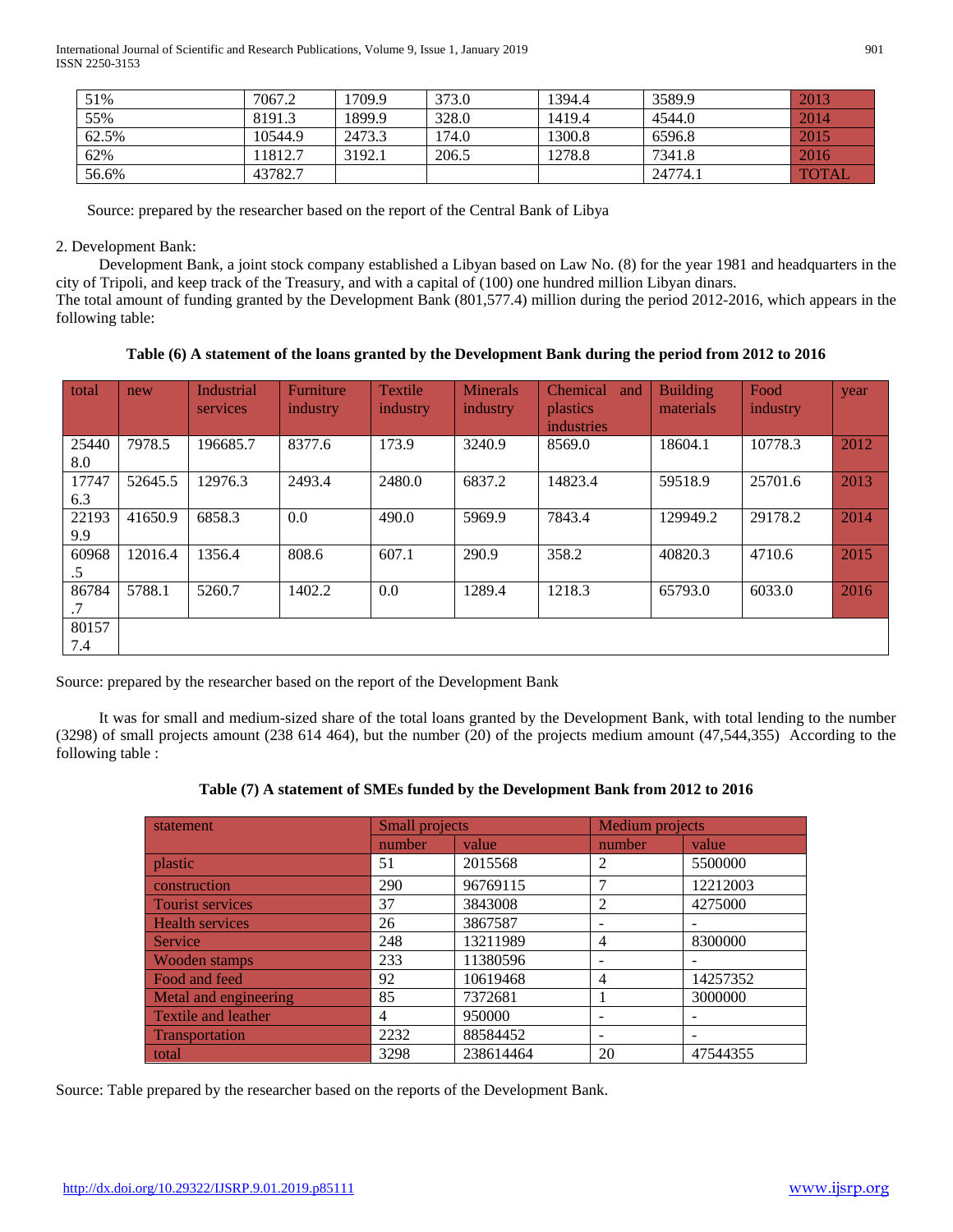International Journal of Scientific and Research Publications, Volume 9, Issue 1, January 2019 902 ISSN 2250-3153

 Notes from the table above, that about most of the projects that obtained funding from the Development Bank, is a project of transportation and an increase (68%), while the building and construction activity comes in the second place of the size of projects and accounting (9%) almost , reflects this increase in transport projects and the fact that the reality of the market shows that about 95% of transportation imported.

 1.Agricultural Bank: The number of loans granted during the period 2012-2016 the number (1014) loan, as the volume of financing granted by the Agricultural Bank (6172.5) million during the period 2012-2016, which appears in the following table:

| The proportion of $\vert$<br>short-term loans to<br>total loans % | total  | Long-term<br>loans | Medium-term<br>loans | Short-term<br>loans | year  |
|-------------------------------------------------------------------|--------|--------------------|----------------------|---------------------|-------|
| 8.4                                                               | 717.0  | 360.4              | 296.5                | 60.1                | 2012  |
| 5.5                                                               | 1163.0 | 685.0              | 414.0                | 64.0                | 2013  |
| 5.3                                                               | 1370.0 | 915.0              | 382.0                | 73.0                | 2014  |
| 5.6                                                               | 1475.5 | 829.0              | 564.0                | 82.2                | 2015  |
| 6                                                                 | 1447.5 | 813.5              | 549.0                | 85.0                | 2016  |
|                                                                   | 6172.5 | 3602.9             | 2205.5               | 364.1               | total |

#### **Table (8) A statement of the loans granted by the Agricultural Bank during the period from 2012 to 2016**

Source: prepared by the researcher based on the report of the Central Bank of Libya

 Notes from the table above, that the volume of financing from the bank-oriented agricultural short-term loans amounted to (364.1) million, accounting for 6%, while the value of funding in the short-term loans amounted to (2205.5) million and accounting (36% ) almost, but the value of the funding in the long-term loans amounted to (3602.9) million and accounting (58%) and almost reflects the interest the bank financing small and medium enterprises and large, taking into account the nature of each of them.

 4. Rural Bank was established in 2002 with a capital of 100 million Libyan dinars, and began his work effectively in the second quarter of 2005, with the aim of lending to low-income loans, short-or medium-term, and amounts ranging between (500-10000 LD), The rate of service charge on the value of the borrowed amount up to 2% in the areas of agricultural and marine wealth, animal and industrial and service and literal in order to improve their economic and social development, and to provide technical consultancy for entrepreneurs, where the total number of projects that have been financed by this bank (2339) small projects worth funding (9.211.300 (LD and the average value of a loan up to (4000) Libyan dinars per project.

| Number of projects | number | project                 | number         |
|--------------------|--------|-------------------------|----------------|
| 0.09               | 2      | Press and publicity     |                |
| 0.1                | 3      | Informatics             | $\overline{2}$ |
| 0.3                | 7      | Lathing                 | 3              |
| 0.5                | 11     | Hunting and fishing     | $\overline{4}$ |
| 0.6                | 15     | Clinics                 | $\overline{5}$ |
| 0.9                | 21     | Tourist                 | 6              |
| 1.1                | 26     | Electric                |                |
| 1.5                | 34     | Makeup                  | 8              |
| 2.0                | 46     | Food                    | 9              |
| 3.3                | 78     | Contracting             | 10             |
| 3.7                | 86     | Transfer                | 11             |
| 4.8                | 112    | Agricultural and animal | 12             |
| 4.9                | 115    | Chemical                | 13             |
| 36.9               | 862    | Home and sweets         | 14             |
| 39.4               | 921    | Fabric and sew          | 15             |
| 100                | 2339   | total                   |                |

# **Table No(9): Facilities and loans from the Rural Bank.**

Source: Master Thesis on small projects in Libya - researcher Ben Halim Abdul Razak, the Academy of Graduate Studies.

 As shown in Table (9) that more than three-quarters of the loans granted by the Rural Bank addressed to the projects, domestic and sweets and fabric and sewing, and the usual that the majority of these projects are managed and implemented through businesswomen, this principle explains the extent of the contribution of women in the economy, and the desire at work and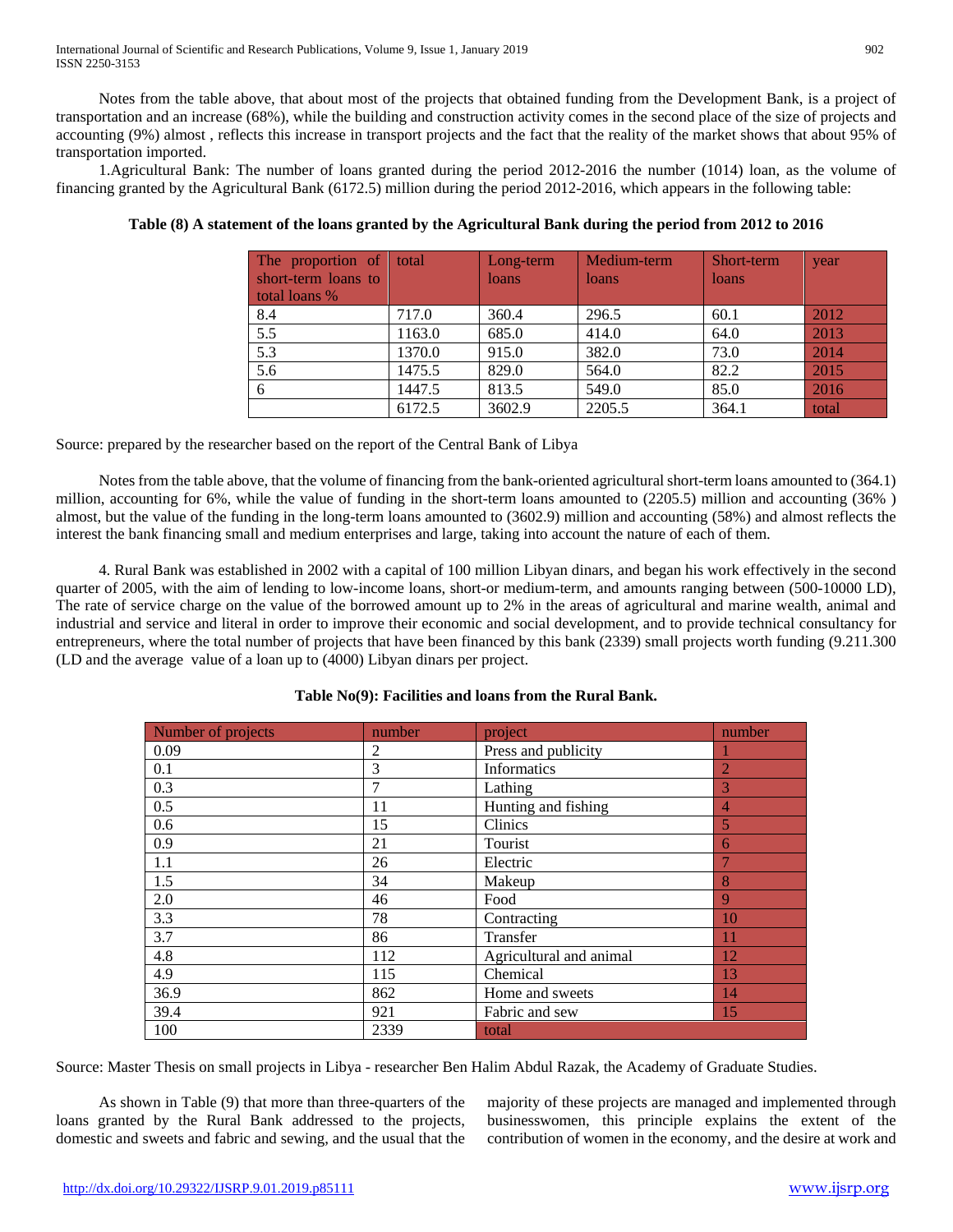International Journal of Scientific and Research Publications, Volume 9, Issue 1, January 2019 903 ISSN 2250-3153

contribute to the production process, but most suffer from Libyan banks is the low collection rate and which does not exceed (40%)

#### IV. THE RESULTS

 From the data obtained and analyzed after and get quantitative results for a sample of small projects in Libya show us the following:

- 1. that small projects in Libya, mostly based on the individual itself, which depends on the establishment of a legitimate financial savings on their existing or borrow from a relative or post one of the persons in the establishment of a small project and returned the latter end in failure.
- 2. Most of the founders of small projects in Libya depends on some of the ideas and innovations of the idea or tradition, and most of these projects are very similar.
- 3. that rely on small projects for the members are not experienced and is trained and is qualified for the establishment of small businesses, especially in the administrative process, financial and resource exploitation.
- 4. legislation and applicable laws and that have been developed to simplify the procedures and the creation of small projects are in fact not serve wishing to create small businesses and are not in their favor versa in are in favor of the mourning institutions such as banks, which of course is due subordination to the state, we find here that the exemption allowance tax founders of small businesses than on his shoulders debt and financial obligations.
- 5. blurry these regulations and instructions, which in some cases are almost impossible implementation, especially for those interested in the establishment of a small project.
- 6. scarcity of information and data relating to the establishment of small projects and ideas and innovations, and the moral and material support to him.
- 7. Comparison of small projects in Libya and other countries are almost non-existent for the lack of a good regulatory regime in Libya.
- 8. laws and regulations and international instructions used in the creation of small and work out projects exist, but no one works out or followed. Facing industries or small projects in Libya, like the rest of the number of problems that they may still be summed up as follows:
- 9. Reliance kidney in the establishment of small enterprises on loans money saver or relatives or partnership.
- 10. A high proportion of small projects in Libya depends on trade buying and selling or importing and selling without relying on production and industry.
- 11. Initial availability of resources for some industries and not them optimally.
- 12. Significant shortfall in trained human resources and Libyan classes them specifically.
- 13. The list of small projects by foreign workers rather than labor Jamahiriya.
- 14. Lack of clarity of the state or its institutions in support of the program of small projects in Libya.
- 15. Explain tough conditions for borrowing, making it difficult to do a small project.
- 16. the small size of the market, in addition to the difficulty of pre-planning, or forecasting effectively and accurately the size of the demand, and this also applies to export to foreign markets for different prices from time to time.
- 17. Non-availability of skilled labor with high skills or expertise, and thus reduced productivity and quality of what ought to be.
- 18. the lack of sufficient information, and not knowing how to or how to get them, making some small projects like isolated islands in the world, where such information includes aspects of marketing, technical and competitive, as well as for the prices of raw materials or products etc.
- 19. the difficulties of funding, where to find the owners of small factories difficulty in obtaining loans from banks because of the high risk element in such small projects, as well as not being able to take advantage of investment incentives such existing appropriations customs, as well as subsidized energy costs, or access to land prices symbolism.
- 20. opening of the market, making it difficult to import with the possibility of competition, with the lack of tariff protection, as well as consumer preference for some foreign products.
- 21. Lack of research and development has led to an inability to flexibility in production, or whether to change the product developed or improved, or when you need to introduce alternatives and new products, the lack of correlation with effective specialized centers and institutes.
- 22. banks that offer financing facilities are commercial banks and therefore the goal of profit regardless of the return on the borrower.
- 23. The implementation of the requirement to 50% by getting a loan funding and is considered difficult to implement many of the facilities of small industries.
- 24. There are problems associated with the geographical location, there are many of these factories were created outside the industrial cities and that at least the availability of the basic components of the industry.

# V. CONCLUSIONS

 This study is based on some samples of small projects of the National Program for medium and small projects in Libya. And make some correspondence via the Internet with a number of directors of the credit banks, specialized and small business owners to find out the extent of the need for a clear and financing structures and activities suitable for small projects. We have obtained in this study, the following findings:

#### First, at the global level:

1. Has been shown worldwide to micro and small and medium enterprises accounted for about 90% of the volume of projects in the world, including: (35%) handicraft encourage innovation and invention, and contributes about 85% of the total GDP, and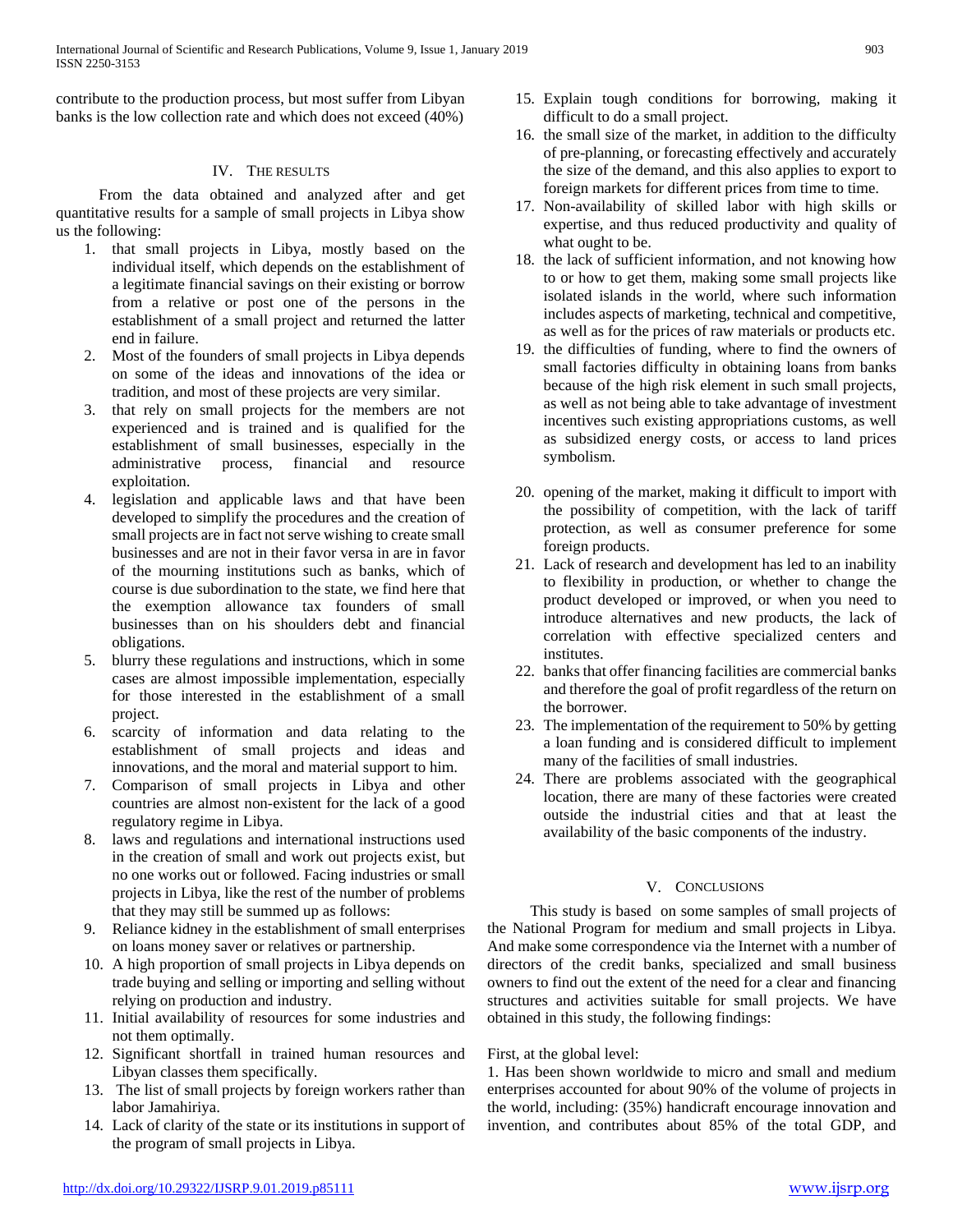provides (about 80%) of the total employment in most economies of the world.

In developing countries, the small enterprises provide employment opportunities between (60%) - (80%).

2. Explained that some of the studies (30%) of these projects fail in the first year due to lack of adequate funding, and that about 50% fail during the year and the first half of the composition. Second, at the local level:

1. Were available on the number of files SMEs projects and business incubators in some Libyan cities, especially the western region samples, turned out that most of them do not include structures financing variety for the project, and what is available in many small enterprises and institutions, sponsors and donors for loans just data and financial information prepared by student funding and codified by the consulting offices of these institutions. 2. Presence of more than one authorized direct supervision on the project management and the subsequent collection of data and information related to the components of the financing structures for small projects in Libya.

3. Has been the introduction of a new device in Libya under the name of the national program for small and medium enterprises in 2007 assigned his duties overseeing the establishment of projects of both types and care and follow-up, in addition to the care and embrace the training of entrepreneurs and innovators through a program of modern ensures and supports the implementation of small projects with a variety of activities covering all areas to contribute to the creation of a comprehensive renaissance in support of the national economy and through the approach of a training program a distinct and sophisticated works to train and develop the skills and capabilities of workers to these projects in support of the national economy through the provision of human resources trained and ready to establish industrial projects free economic raise the level of income of the members of the community.

4. Spite of the establishment of a guarantee fund lending for the purposes of operating the year 2009 to ensure lending to entrepreneurs targeted funding and by ensuring (70%) of the total value of loans granted, but the fund has not based to ensure any project because of the lack of clarity funding mechanism specific for the remaining (30%). Thus the absence of his role as an institution to ensure risks.

5. That there are reasons for the difficulties faced by financing small projects in Libya, including:

A. lack of adequate safeguards for employers against the funding of the project.

B. high cost of funding and the potential risk.

C. weak administrative capacity and accounting, regulatory and technical for those in charge.

D. twice the preparation of feasibility studies and technical projects.

E. palaces Libyan banks in providing funding for projects in a timely and appropriate size.

F. stumbled repayment of loans granted to finance small projects. G. Do not update or diversify financial sources and rely on traditional sources when grant funding.

H. low culture of creativity and innovation and leadership among entrepreneurs.

Microfinance:

This means the transfer of the financing capacity of the units fiscal surplus units to the fiscal deficit, this may be the situation directly from one project to another or overlap each other intermediary institutions as institutions of funding, which means that financing small supply of these projects with funds needed to carry out its activity Economic either internal resources or external resources. Financing structure in small projects:

 And refers to the components of the money which is funded assets, and some believe the exclusion of current liabilities at the study of the components of the funding on the grounds that they finance a temporary, while others feel the need to calculate the current liabilities of the components of the funding, particularly in small projects so as it relies heavily on opponents short-term.

 Commercial Credit: refers trade credit to Payment Facility obtained by small-scale project of suppliers, and the credit business has many advantages including: lower cost of funding, the ease and simplicity of procedures to obtain trade credit, and risks: to encourage the owners of the project on the extravagance and obtain the kits are unnecessary, which The project follows on the repayment obligations outweigh the potential in the future, and focus on the need to obtain the trade credit reduces the chances of choosing the appropriate resource, where it is a trade-off between suppliers who accept the granting of trade credit project in spite of the presence of other suppliers better and more committed to them. B. Credit: the owner can project the small to obtain the bank credit short-term or long-term from the bank, and it depends on the nature of the need for the project to finance the purchases of the project from the production requirements of commodity or to finance a temporary shortfall of cash or to cover obligations payable short-term, such as: pay the wages of workers in that case bank credit required short-term credit, in the case of project finance purchases of equipment, machinery and buildings, construction etc. .., the credit required is long-term credit, in which case the bank provides the required funding.

 C. Loans bodies and institutions specialized in financing small projects: are loans granted by entities other governmental and non-governmental organizations and some might be specialized in providing loans to small businesses such as the management of small projects in the United States and in India, Indonesia, Japan, and the Social Fund, and a craftsmen in Egypt.

 D. Islamic finance loans: and take many different forms, such as Murabaha financing for small projects purchases of equipment, machinery and production requirements and pay the price at intervals to be agreed upon by the bank, and participation of the bank where they can access with the owner of the project as a partner.

 E. Loans, parents, relatives and friends: include loans obtained by the owners of the project from parents, relatives and friends as their primary source of funding, and typically range between (4-15%) of the amount of funding granted to small enterprises, In the United States the proportion is (9-11%), In Egypt, the proportion (15.4%). There are a lot of factors and considerations that should be subject to careful consideration when deciding on the structure of funding, and most important: the structure of investments in the project, the cost, the degree of risk, flexibility, control and tighten controls.

 Obstacles and challenges and risks facing the financing of small enterprises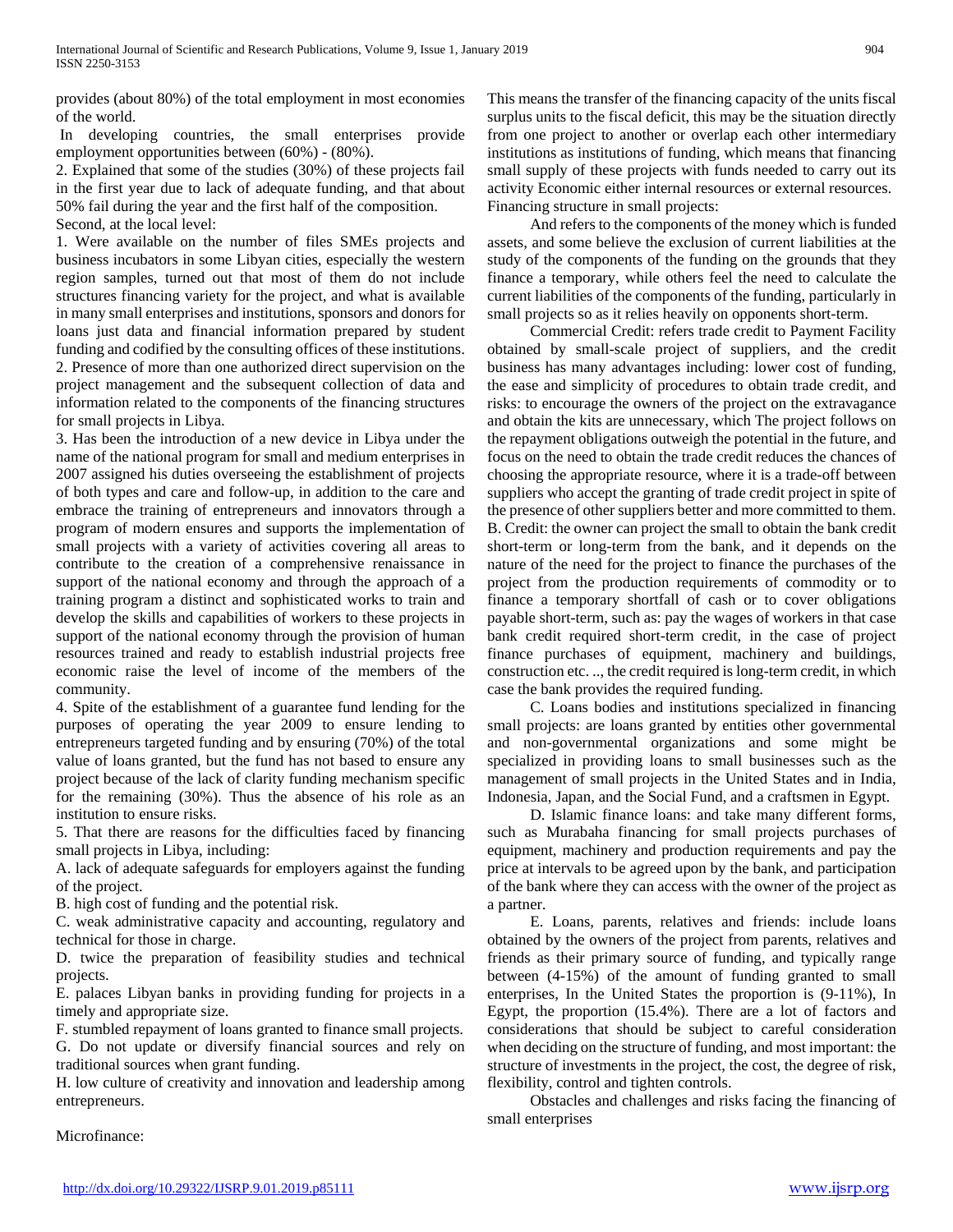Fear and reluctance of banks to lend to small enterprises to the high degree of risk.

 High interest rates on loans to compensate for the higher risk.

 Lenders are working to program small projects on lending interest and this is a hindrance when the Libyans because the Libyan society and the Muslim community of interest (usury) is forbidden in their religion.

 Lack of banking experience for small projects which weakens the decision of borrowing and lack of understanding of monetary policy and its instruments.

 Demand guarantees small projects (in kind) are not available I have the owners of these projects.

 Often the size of loans available from commercial banks and investment banks and businesses are limited and not sufficient for the development of small enterprises.

 Lack of technical expertise, and organizational skills, experience and market mechanisms.

 Lack of knowledge of competitors and suppliers, and the labor market and human resources available and regulations.

 Impaired ability to deal with administrative bodies, and to deal with the funding agencies.

Lack of planning or outlook and plans to cope with crises.

 Deficit own resources for support of the project, if necessary.

 Lack of attention to the development and training and developing the skills and capabilities of workers.

 Inability to cope with the changes and market fluctuations, and the inexperience of ways of marketing and advertising and advertising and promotion.

# VI. RECOMMENDATIONS

1. Based on the above results in the practical side during the analysis of the questionnaire and the interpretation of the results obtained and the charts and explanations of each results or we can put some of the recommendations for the study and are as follows: 2. the study recommends the need to work on educating young graduates from colleges and universities and who want to work or are looking for jobs or who want to start a new awareness of scientific and providing them with adequate information and culture change have to search a job to the possibility of establishing a small project.

3. Work on training in recent years before graduating from the study on how to establish a small business individual can live his income and meet its daily needs.

4. planting a love of innovation and creativity among young people so that they can take out all of the ideas in them to establish a small project.

5. moral support from the state facilitated things and bring forward new ideas for small businesses and encourage them.

6. personnel training and scientific development of their development process developed up to date in the industry and construction and architecture, construction, construction and other fields of small projects.

7. The adoption of ideas and successful premium as an incentive for each.

8. to assist individuals who want to establish a small project to know the resources available to them in their activities.

9. The study recommends the need to adopt a strategy of funding and clear and specific guarantees to provide the necessary funding for small projects at the lowest cost and more flexible in the capital increase.

10. the necessity of activating the role of the Guarantee Fund lending for the purposes of operating in by guaranteeing loans (70%) with the issuance of the document to ensure it.

11. study the possibility of centering insurance companies to recommend the trust between the bank and the customer by issuing insurance policies to cover the overall value of the facilities granted.

12. Work on creating a stimulus policy to ensure repayment of the facilities granted such as cash discount compared to accelerate the Order, or exemption from the cost of borrowing once the immediate payment of the outstanding payments, regardless of the period of maturity.

13. the establishment of a specialized collection of information on small projects and made available to users of the decision-makers in enterprises when needed. Activating the role of the specialized banks and investment for the development of small enterprises by raising the volume of loans, while reducing the cost of funding.

14. the need to establish a national bank to finance small enterprises and micro financially and in terms of information and serves to provide future plans for small businesses so that they can achieve their goals guarantee security institutions.

15. activating the role of the specialized banks and investment for the development of small enterprises by raising the volume of loans granted, while reducing the cost of funding.

16. emphasis on the analysis of the financial operations of banking and financial indicators according to precise criteria and process to help evaluate the performance of the study provided the credit. 17. to reconsider the construction of financing structures for small

projects so as to achieve the objectives of the current project owners and investors in profitability and continue, and in order to achieve the objectives of the borrowers to collect their debts and benefits, and that the security institutions play an active role in it, as follows: -

#### **REFERENCES**

.

- [1] Tawfiq Abdul Rahim Yousef, "Small Business Administration", Dar fineness of the publication and distribution, i 1, Oman 2009.
- [2] Mr. Hawari, "from the requirements of success in financial management", Cairo, Ain Shams library 2002.
- [3] Mr. Salem Arafa, the new "in the Small Business Administration," Dar Al-Raya for publication and distribution, i 1, Oman 2011.
- [4] Salah al-Din Hassan Sisi, "strategies and mechanisms to support the development of micro and small and medium enterprises," House of the Arab Thought, Cairo, 2009.
- [5] Muttalib Abdul Hameed, "the economics of financing small projects", University House, Alexandria 2009.
- [6] Fayez Najjar F, Abdul Sattar Muhammad Ali, "Entrepreneurship and Small Business Administration," Dar Al-Hamed for publication and distribution, 2nd Floor, Amman, 2010.
- [7] Individual Weston, Eugene Bergam, "Finance Management", part 1, c 2, Dar Mars, Riyadh, 1993.
- [8] Khairuddin Ahmed Musa, "contemporary project management" an integrated approach in the management of projects - Dar Wael for Publishing and Distribution, 1st Floor, Amman, 2012.
- [9] Abdul Razak bin Halim, "small projects in Libya," Unpublished MA Thesis, Academy of Graduate Studies, Tripoli 2006.